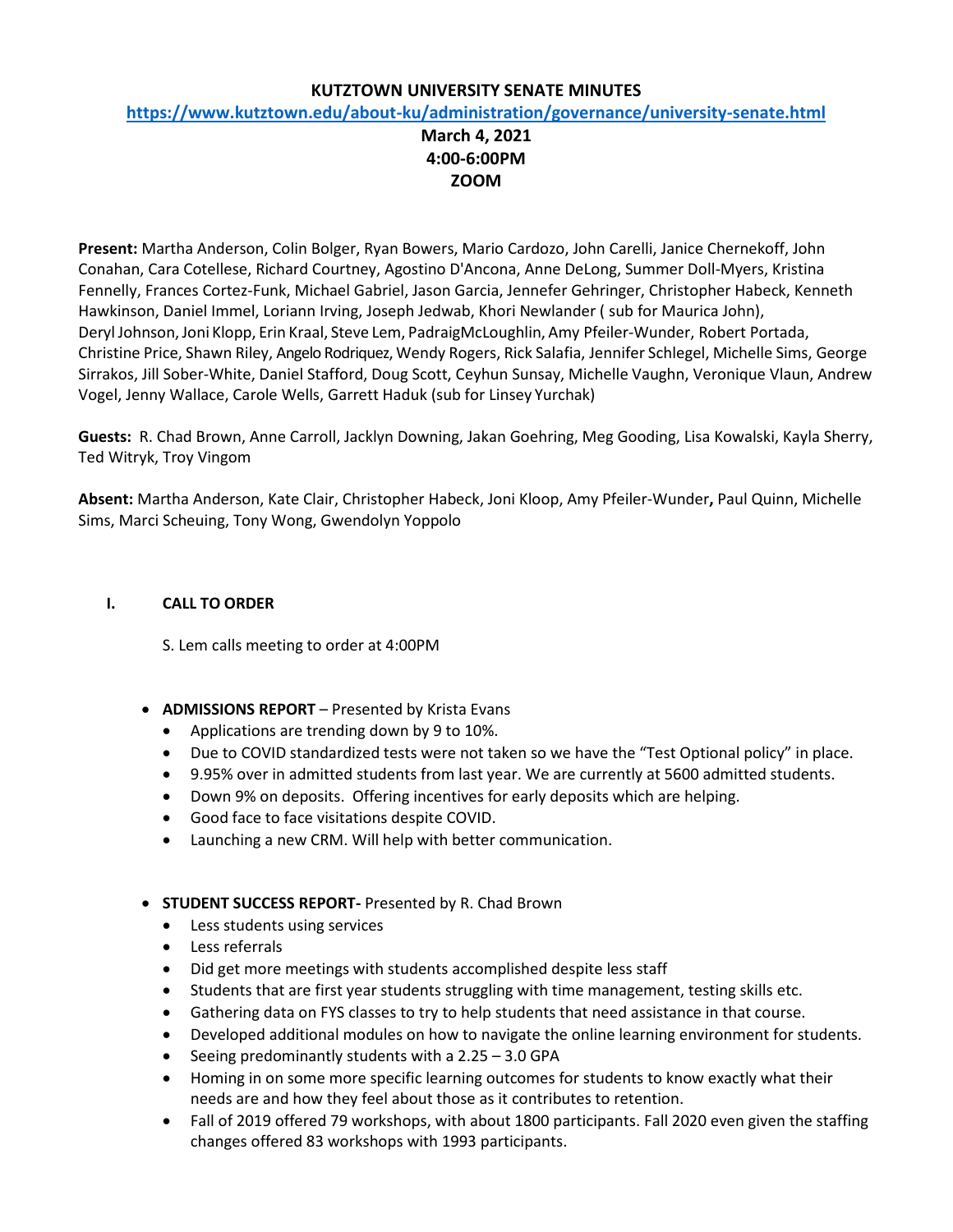- Question from J. Schlegel Tips we can share with students?
	- 1. Turn on cameras in the classroom
	- 2. Reach out to faculty during office hours
	- 3. Be aware of deadlines
	- 4. Ask for tutors
- Question from K. Evans Resources for seniors?
	- 1. How to navigate email
	- 2. Teaching common technology
	- 3. Getting social engagement opportunities

#### • **UNION UPDATES**

- R. Dunkle AFSCME written update
	- 1. AFSCME has lost 70 plus positions very understaffed
	- 2. Thanks to Grounds Staff who have been working long hours to keep the campus clean and safe.
- APSCUF no report
- F. Cortez Funk SCUPA
	- 1. Thanks for all the great work that is being done remotely.

#### **II. APPROVAL OF MINUTES FROM Feb. 4, 2020**

A. D'Ancona moves to approve, P. McLoughlin seconds. Approved with no corrections.

#### **III. REPORTS**

- *SENATE PRESIDENT – S. LEM*
	- Alternate grading policy
		- 1. A total of 2,024 students changed one or more grades.
		- 2. An FN cannot be changed to an NC
		- 3. Students who are not attending after the  $9<sup>th</sup>$  week verification can be notified that they are likely to receive an FN, but notification system may not be in place for this semester.
		- 4. Yes, we could block students from changing "A" grades to "P" and we could automatically change "F" grades to "NC;" however, faculty raised concerns about the Registrar's office assigning grades.
		- 5. Additional considerations
			- a. Should the grade policy cover summer 2021 grades?
			- b. Should we suspend placing students on academic warning and probation?
	- EMT endorsed planning for a return to in-person commencement, which would invite back graduates from spring and fall 2020 to participate alongside the spring 2021 class.
	- Administration is open to the idea of KU serving as a distribution pod for COVID vaccines.
	- Provost search update: The search committee reviewed over 100 applications and is in the process of recommending candidates for the interview process.
	- Next Wellness Day, Wednesday, March 10; asymptomatic testing available for faculty, staff, and students
	- Open Forum with Chancellor Greenstein, Thursday, March 11 from 3:00-4:30 p.m.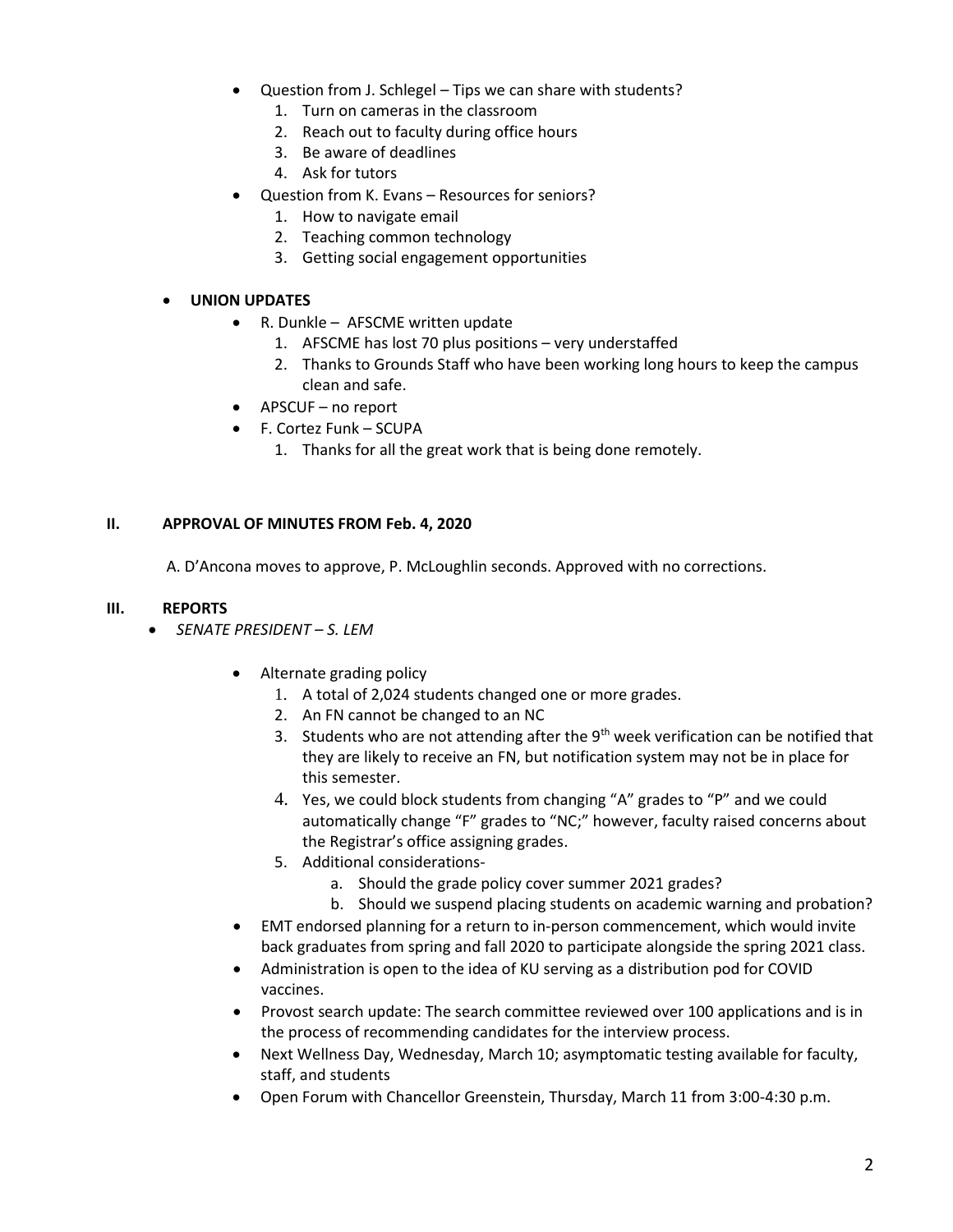- *SENATE VICE PRESIDENT – D. JOHNSON*
	- Governance Chairs meet. Discussed suggestions for the appointments, the value of service, the new data system for appointments that is being led by Kunio Mitsuma, and a possible pilot program to utilize zoom and regularly scheduled meetings. More than 25 chairs were in attendance and the information from that meeting was shared with the University Senate Executive Committee.
	- Willingness closed on Feb. 23rd.

| Submission        | 86 (2021) | 106 (2020) |
|-------------------|-----------|------------|
| Positions to fill | 66 (2021) | 76 (2020)  |

• Next month, Committee on Committees will bring to Senate all recommendations for committees as well as the revised bylaws for CET, and the International Affairs Committee

# • *SENATE SECRETARY REPORT – C. COTELLESE*

• Nominations are now open for Senate Elections and will remain open until 3/7/2021

There are spots on the following committees:

#### **Committee on Committees**

- College of Education Rep 3 years
- College of Business Rep  $-3$  years

#### **Grade Appeal Board**

• College of Business Representative-Tenured – 3 years

#### **Strategic Planning & Research Committee**

- College of Business Representative 3 years
- College of Business Representative 3 years
- College of Education Representative 3 years
- College of Visual & Performing Arts Representative 3 years
- Non-Teaching Faculty 3 years

Elections will begin 3/15/2021 on Engage. Results of those elections and Willingness to Serve will be announced to Senate on 4/1/21.

- Nominations for At-Large Faculty (Teaching and Non-Teaching) and At-Large Professional Staff will open this week and close March 14. If needed, elections will be held the week of March 15 and will close by March 28.
- There are 2 At-Large Faculty vacancies and 3 Professional Staff Vacancies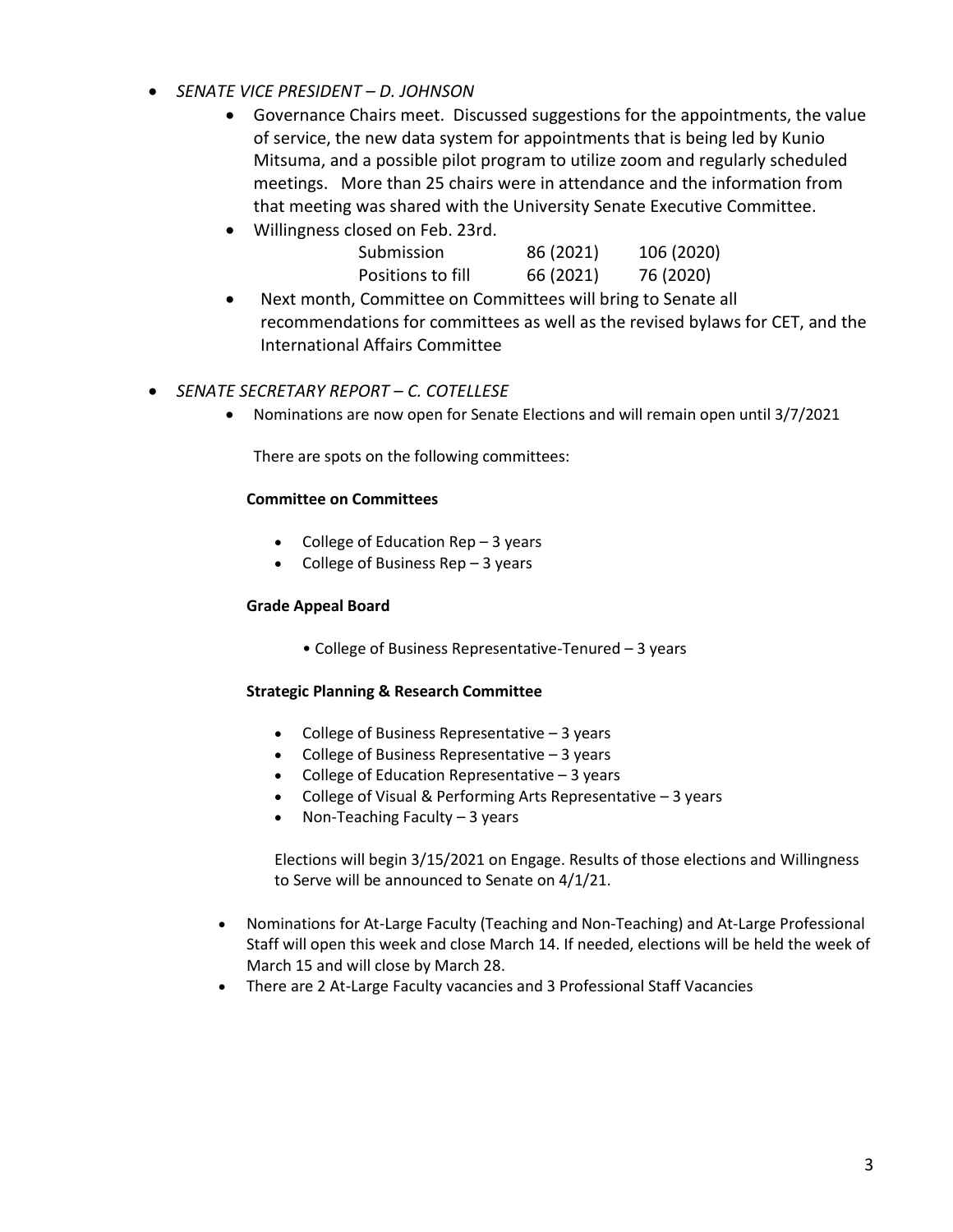- Senators whose terms are up were notified along with their Chairs. We have asked that elections be run in their departments or respective areas in March and that they report back to the Senate Secretary with the name of the elected Senator by the end of March.
- Asked for replacement for Tony Wong on Enrollment Management for remainder of the semester.

Question – J. Schlegel – If a department cannot find a representative to serve on a committee could it not be up for grabs by another department?

S. Lem – this is a good question. Will be taken under consideration.

- *UNIVERSITY PRESIDENT REPORT – K. HAWKINSON*
	- KU will hold in person graduation ceremony. May be as many as 6 ceremonies to accommodate for COVID safety concerns.
	- Renee Hilliard has been named as the new Athletic Director.
	- Athletes have returned to practice and will soon return to competition. Following rules and guidelines put in place by the NCAA, CDC and the PSAC. We will be having a full Spring sessions for baseball, softball, women's golf, women's lacrosse and men and women's tennis.
	- Chancellor's visit on March 11. There will be a session scheduled with the Cabinet, student leaders are Council of Trustees. Faculty, staff and the general public will be at 3-4:30pm.
	- Congratulations to our student leaders on sponsoring a very successful Wellness day on February 12. Next Wellness day is on March 10.
	- **E** Career Services will be holding an internship and job fair March 8, 9 and  $11<sup>th</sup>$ . 165 employers are registered to attend.
	- Breaches in computer security. Troy Vingom will join us for an update and best practices.
		- T. Vingom
			- o Where possible limit your audience to KU faculty staff and students and utilize authentication within zoom. Try to use the waiting rooms and the authentication to avoid having to publish those passwords.
			- o Be aware of social engineering attempts, fishing, and all those types of things that could happen. No one should ever ask to remote to your computer and if they do, we have technology that prompts you for your approval to do that.
			- o A recent incident prevented Millersville from holding classes for several days. We have things in place that would prevent this happening to us.
			- o In light of all of this we are discussing how we roll out a comprehensive cyber security awareness training Program.
	- Reviewing our plans for the 2021 fall semester we hope to return to a primarily face to face environment for the fall semester.
		- D. Johnson Suggested a celebration for the retirees that we could not celebrate due to COVID. Ideas and possibilities will be considered.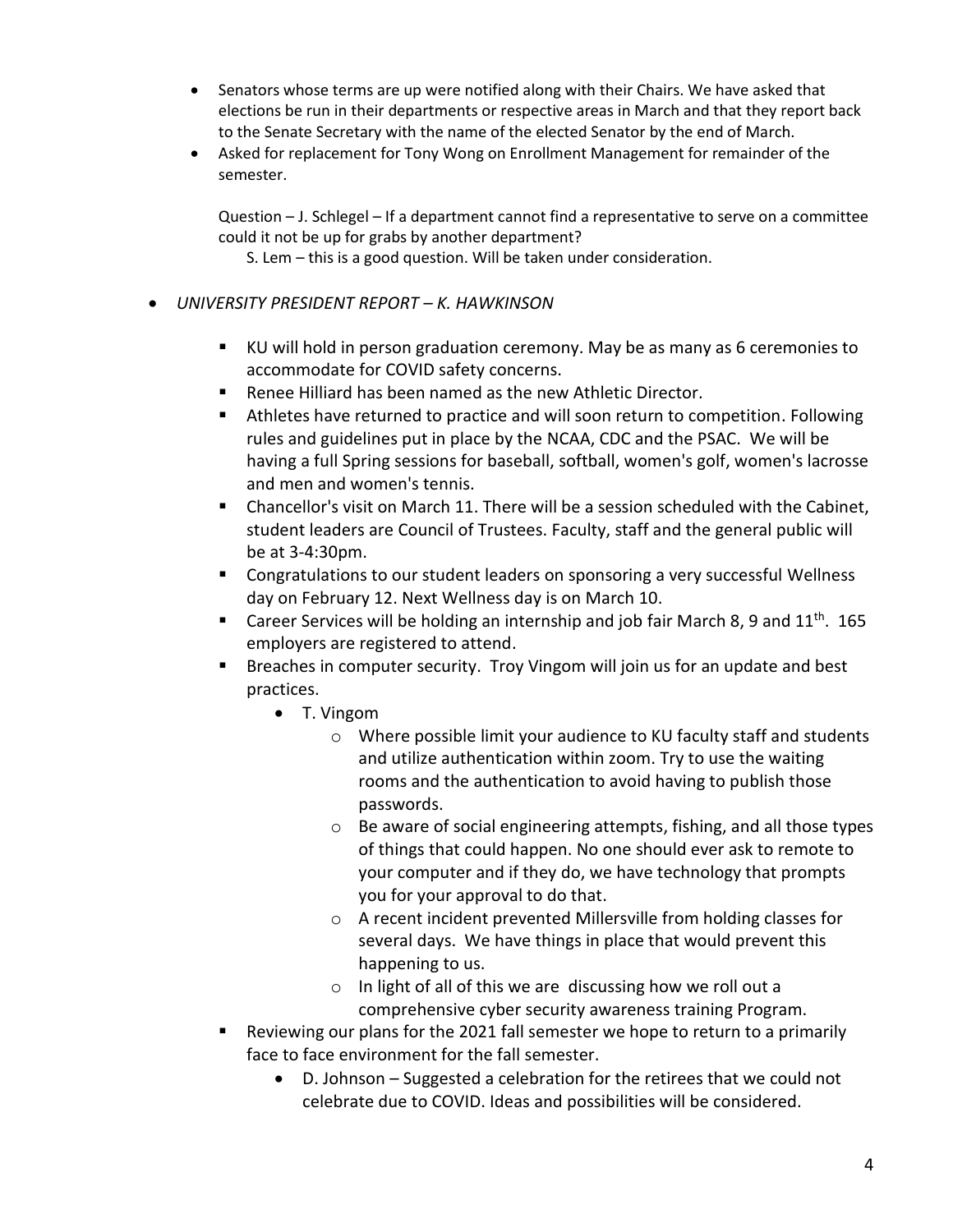- *UNIVERSITY PROVOST – C . WELLS*
	- Faculty and staff from Business Administration and the College of Business Dean's office will be moving to Old Main 4 and fifth floor after final grades are submitted.
	- Renovation to De Fran is expected to be completed by summer 2023 with a renovated building being ready for Fall 2023.
	- Movement of offices in the Library.
	- Relocation of Graduate Admissions.
	- More summer moves and upgrades: Troy Vingom
		- o CRM
		- o New Phone System
		- o Cyber Security Self-Assessment
		- o External risk assessment with State System
		- o PC refreshment
- *STUDENT GOVERNMENT BOARD -A. D' Ancona*
	- Great success of first Wellness Day. Second one is scheduled.
	- Students are very happy about face-to -face graduation.
	- Planning PASSHE advocacy days on April 5-9th
	- SGB meets today with Chancellor Greenstein at 1pm, following his Board of Governors session.
	- SGB elections are coming up.
	- Budget and finance committee have published the preliminary budget for clubs.
	- One on one meeting with Chancellor Dan was successful. Helping schools that are merging.
- *ASSESSMENT OFFICE – K. RAUCH*
	- Thank all of the academic programs that submitted their mid-year updates. We received nearly 100% of those program reports.
	- Will receive feedback on reports.

# **IV. UNFINISHED BUSINESS- S. LEM**

- Working on revising the Undergraduate Academic Forgiveness policy.
- Remind department to complete Final Exam Survey.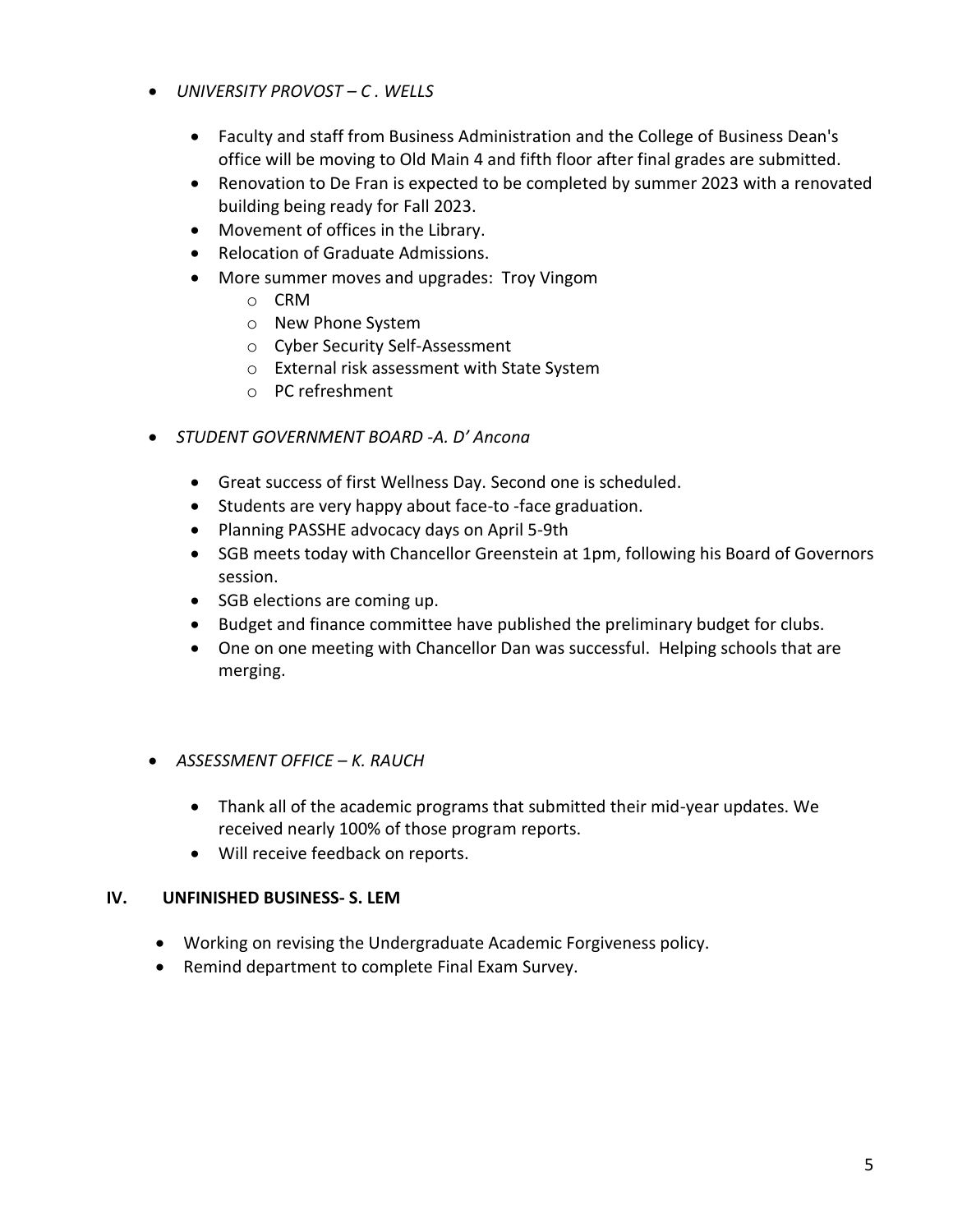# **V. NEW BUSINESS- S. LEM**

- Discussion of COVID grading policy.
	- $\circ$  A. D'Ancona students would like to see this policy extended.
	- o E Kraal- motion to accept the proposal. A. D'Ancona-second
	- $\circ$  J. Gehringer expressed concern about using the policy to bolster GPA. Her department is not in favor of having this policy.
	- o 29 votes to extend COVID grading policy for Spring 2021. Vote passes.
- Should we block students from changing an A grade to a P?
	- $\circ$  C. Scarmack there was some confusion by students on this. Would be nice to block but could students be contacted instead?
	- $\circ$  P. McLoughlin supports it being the student's choice
	- $\circ$  C. Cotellese- mentioned the timing of advisors to see that students made changes. It is after the semester is over.
	- $\circ$  A D' Ancona- echo P. McLoughlin's comments. It should be the student's choice.
	- $\circ$  G. Sirrakos could there be some kind of process that would inform students and their advisors?
	- $\circ$  T. Witryk Registrar could alert advisors. Don't want to get into the situation of changing student grades. Including NC to F.
	- o E. Kraal honor student autonomy
	- o T. Witryk if, as an advisor, you discover a student has made a bad decision and a change needs to be made, reach out to us. We can have the student send us an email and reverse the decision.
	- $\circ$  S. Lem ended conversation with leaving things the way they are for the sake of student autonomy.
		- Vote was taken to leave things as they are for student autonomy for both blocking the changing of A's to P and F's to NC. (29 yea's to 4 no's)
- Academic warning and Probation
	- $\circ$  This was suspended for the Spring but not the Fall. Do we want to consider suspending for this semester?
	- $\circ$  T. Witryk noted a decision was made in the Spring to not enforce academic standards. A decision was then made by the Provost in the fall to enforce academic standards. It was complicated because of the way the policy reads. This is because a course that is graded as pass\fail does not count as a graded course. We lost 12 students to dismissal and most of those students had not changed their grades. If you do enough no credits you are excluded from academic standing.
	- $\circ$  J. Garcia- Is it basically creating a loophole for students to say well if I'm failing my classes, I can just say no credit and I don't have to go through academic standards because they're not graded classes.
	- o T. Witryk-That is correct.
	- $\circ$  J. Garcia How does this play into financial aid?
	- $\circ$  T. Witryk- No, the bigger issue is the number of credits earned. They are not earning enough percent of credits. The GPA doesn't get affected as much but they're still running into issues because of the number of credits earned
	- $\circ$  D' Ancona- We don't want to see students leave. We don't know all their circumstances and their stress levels. There are multiple questions to this topic.
	- $\circ$  T. Witryk there were a number of students who would have been dismissed but weren't. They were then dismissed in the Fall. It just gave them one more semester but the problem with grades persisted. The more we keep them, the worse it can be in terms of financial aid.
	- $\circ$  R. Courtney-Have not having academic standards been an issue for student loans?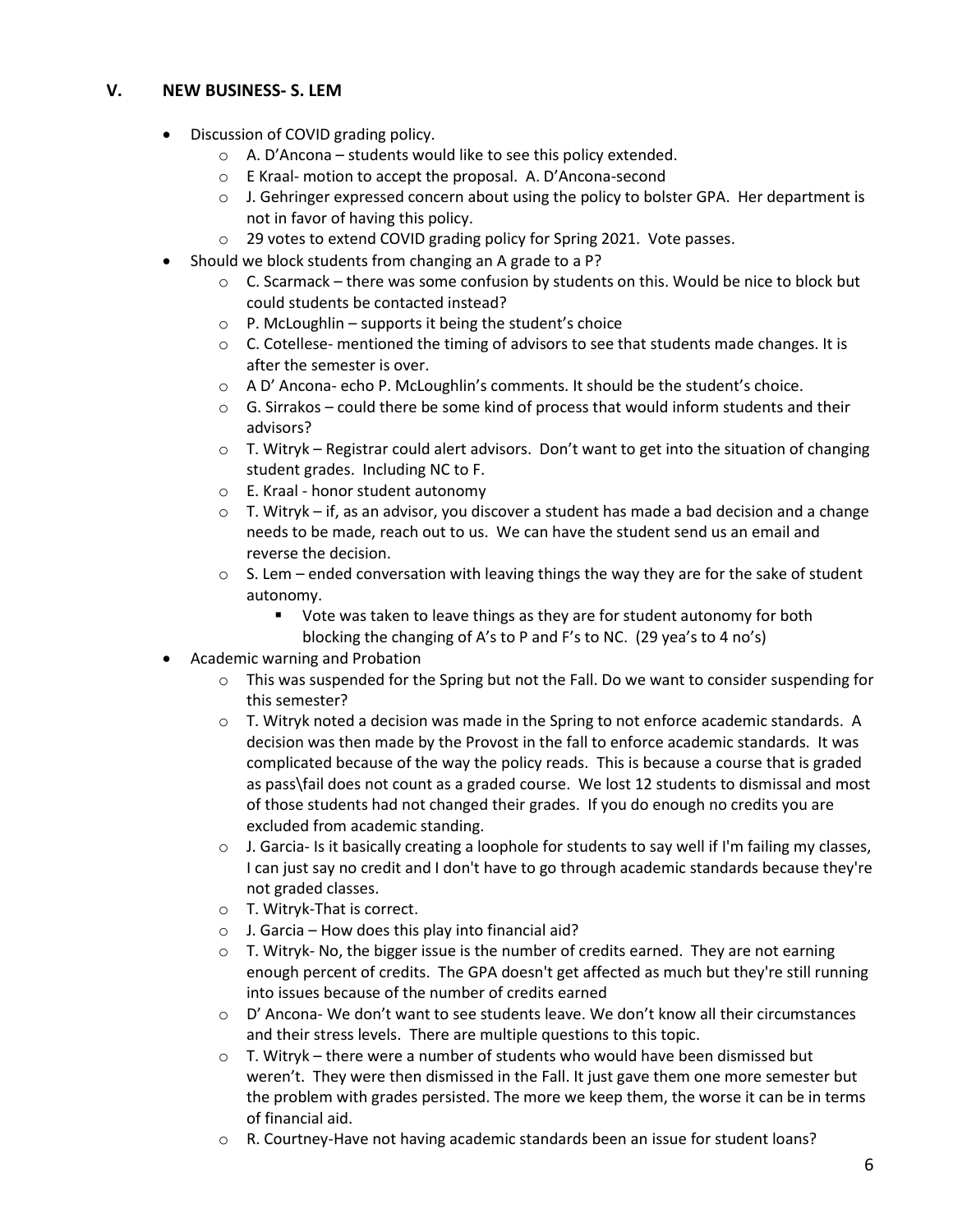- $\circ$  T. Witryk- That has not been an issue because the students are still registered. Loans are affected once students are no longer registered.
- $\circ$  P. McLoughlin- could we get more guidance from the administration on this issue before making a decision? Perhaps take it to the Academic Standards and Policies Committee.
- $\circ$  T. Witryk-If we do not enforce, we will keep the students for another semester. Trying to maintain the process is very difficult. It may be very complicated to maintain it but not sure if he is comfortable not enforcing the academic standards of the university for another semester.
- o S. Lem will do the work to get more info and bring back to the next meeting.
- o T. Witryk-We do not need to move on it until grades are in.
- $\circ$  T. Witryk should we extend the W to the last day of class? We have done that for two semesters now.
- $\circ$  S. Lem-The withdrawal was noted as a part of the COVID grading policy which was the last day of the semester.
- o C. Cotellese-What is the difference between a W and an NC.
- $\circ$  T. Witryk-It counts basically the same. What looks better on the transcript most people see as a W. The W is before the grade is issues and the NC is after the grade is issued.
- o S. Lem-Asked if we can delay a vote.
- $\circ$  T. Witryk-Noted the registrar's office is already receiving phone calls regarding the extension.
- o J. Carrelli-Assumed NC did not show up on transcript.
- $\circ$  T. Witryk-It does show up, it is a grade.
- $\circ$  T. Witryk-You cannot change an FN to NC. That is a federal grade issue. Have less issues with extending the W. We have been doing it for that last two semesters.
- o S. Lem Motion to close debate on extending the Ws.
- o D'Ancona-Seconded.
- $\circ$  S. Lem moved to a vote on extending the W until the last day of class.
	- Vote yes to extend. Motion carried.
- Constitutional revisions will cover next meeting

# **VI. AS MAY ARISE**

- Awareness about Kutz Patty's activities.
- E. Kraal Faculty Members can be nominated for the Undergraduate Research Mentorship Award. Please encourage nominations.
- D' Ancona-Please remind students of Wellness Days activities.

# **VII. Adjournment – 6:02 pm by acclamation**

• Motion to adjourn by M. Vaughn, seconded by P. McLoughlin. Motion carried.

*Respectfully submitted,* 

*Cara L. Cotellese*

*Secretary, University Senate ( Spring 2021)*